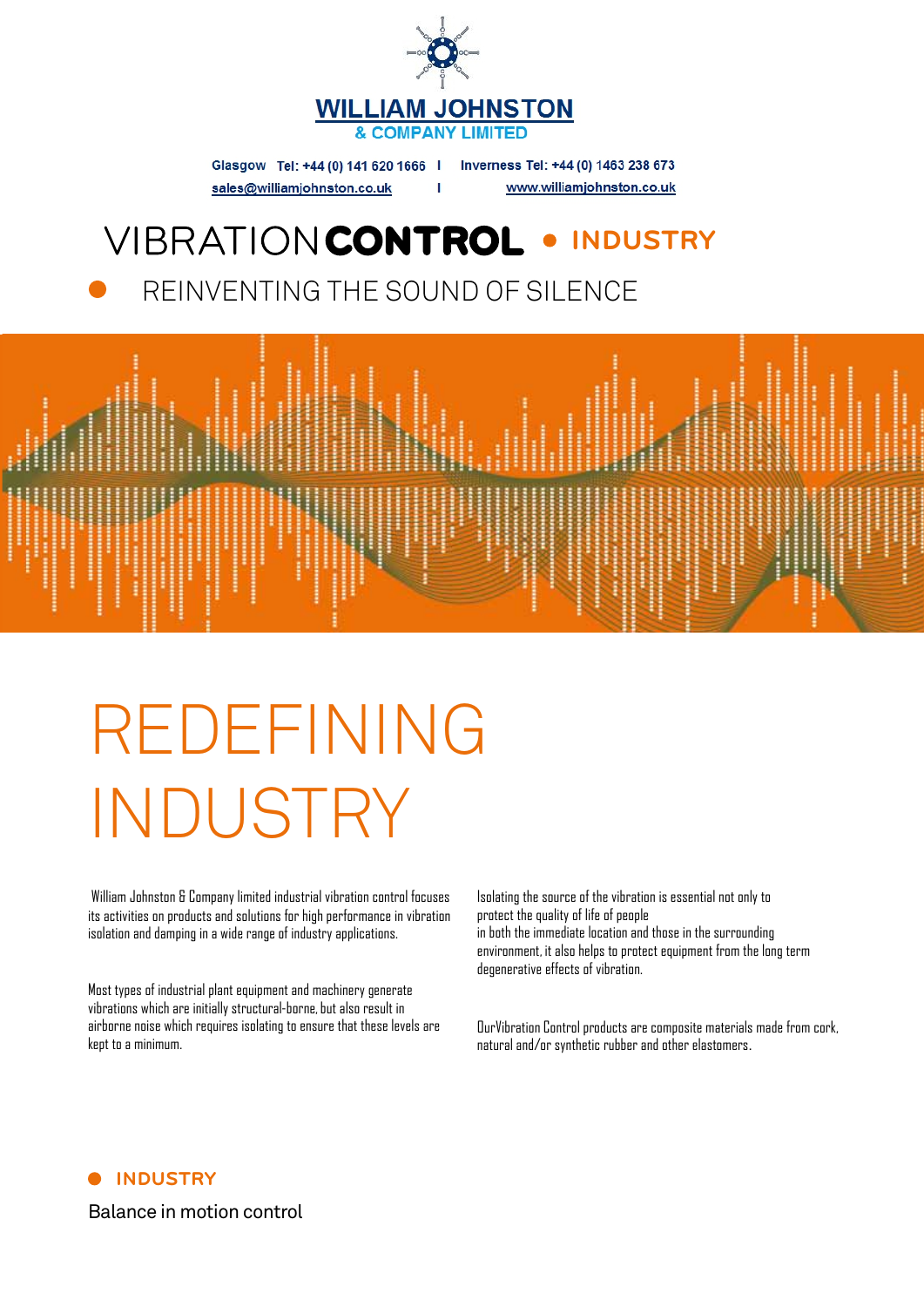

## Advantages of cork based products and solutions:

- **Loading capacity:** We adjust each composite material according to a load bearing capacity, which ranges from 50kPa to 8MPa;
- **Excellent damping:**Cork unique cell structure combined with our specific binder formulation grants our products with the desired damping qualities;
- **Lasting elasticity:**Even under static and dynamic fatigue loading, Amorim vibration control materials maintain their elasticity with excellent recovery;
- **Moisture resistance:**Our products are unaffected by moisture, resistant to rot and mould growth, having special formulations that resist to ozone effects;
- **Ageing resistance:**Our experience in numerous

industrial applications shows that our materials when correctly used have virtually an unlimited life;

- **Deflection behaviour:** The deflection under load is largely done within the material and the vibration damper deforms only minimally to the outside. In addition, the cork-based composite materials withstand short term high peak loads without impairment of functionality;
- **Low heat conductivity:** With values between 0,055 to 0,25 W /m°C, the thermal characteristics of our dampers are also first-class in comparison to pure rubber, steel or polymers;
- **Chemical resistance:**Amorim industrial vibration dampers are resistant to oils, emulsions, weak bases, as well as mineral and organic acids, even in high concentrations.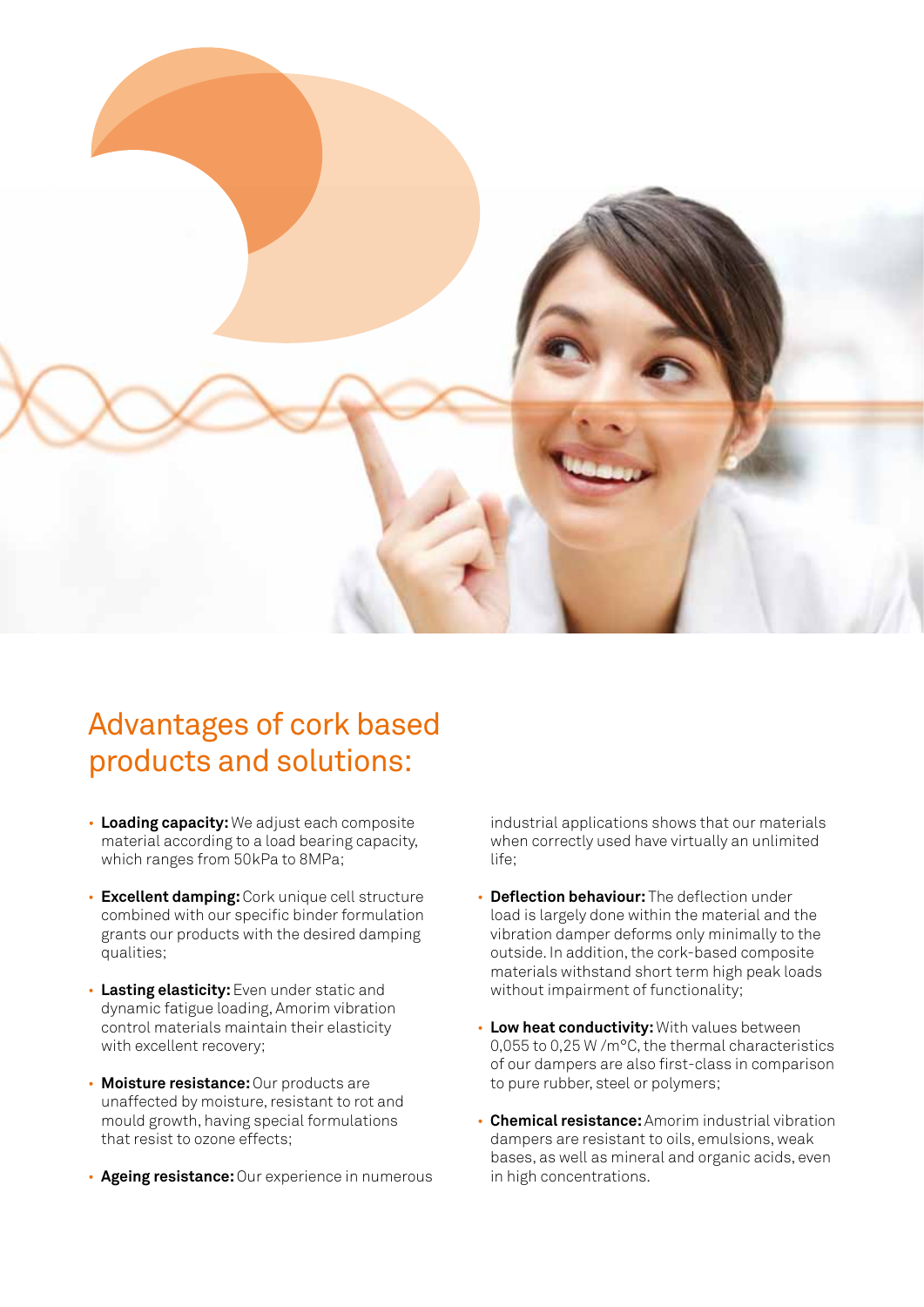## William Johnston & Company Limited Cork Composites vibration control applications

**1**

**6**

**3 4**

#### **Examples of where our industrial solutions can be used to minimise the effects of noise and vibration:**



#### **Textile manufacturing equipment 1**

- Weaving / tufting / knitting equipment
- Machine mounts



#### **Generator power systems 2**

- Stationary engine
- Generator sets

#### **Hvac systems 3**

• Heating and ventilation equipment - ahu; chrv; chillers

#### **T&D power 4**

- Medium & power transformers and reactors
- Internal and external vibration isolation

**Pumps and compressors 5** • Stationary equipment

#### **Industrial machinery 6**

- Saws, lathes, drills, guillotines, vibrating screens and presses etc.
- Inertia pits

## Vibration control

#### **Our solutions allow for:**



**2**

**5**